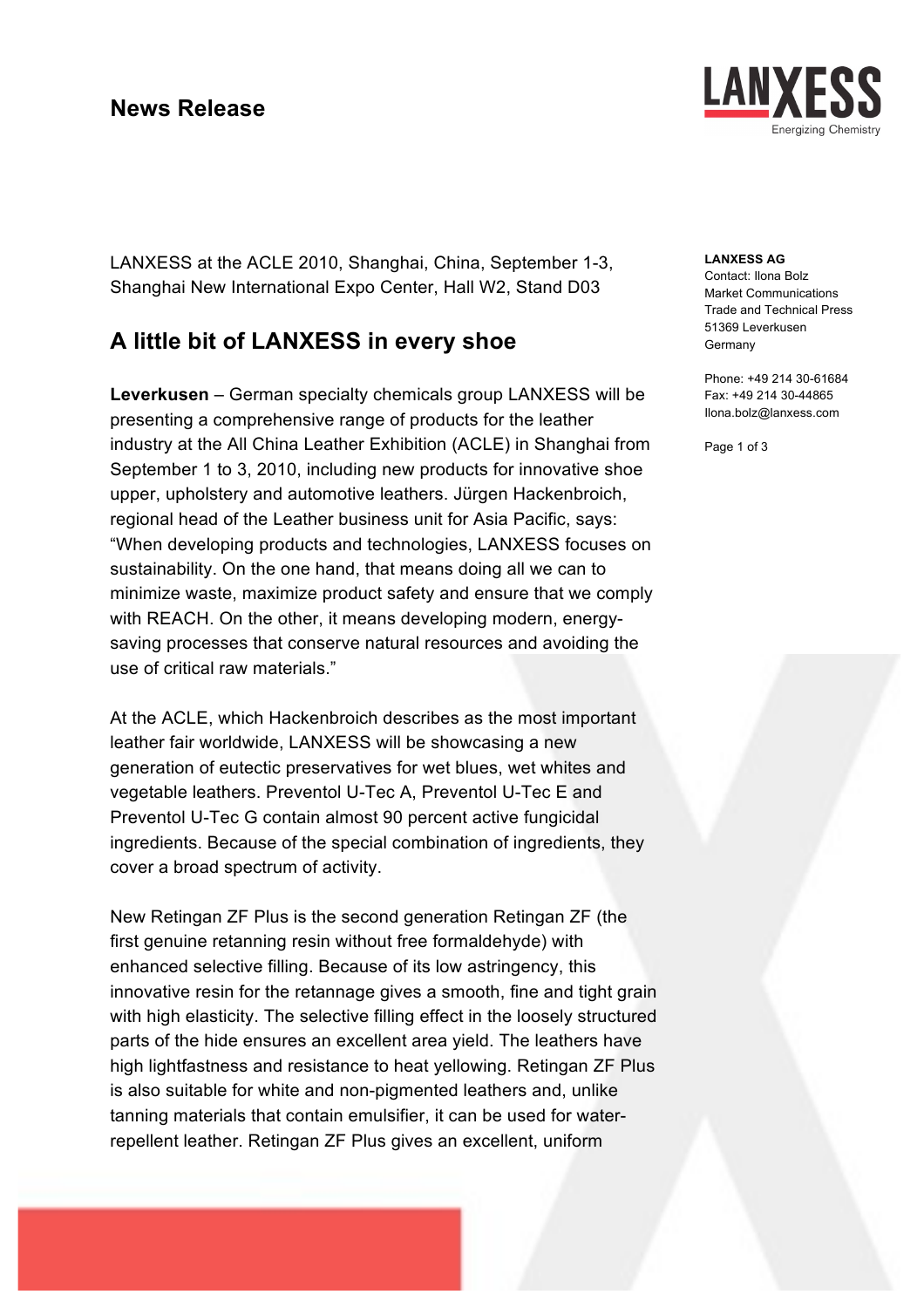# **News Release**

LAN nergizing Chemistry

embossing pattern, making it suitable for the production of fashionable upholstery, automotive and shoe upper leathers.

The Baykanol Lickers are a comprehensive range of fatliquoring agents for the retannage. The range includes four new products geared to the very different requirements of the automotive, furniture upholstery and shoe industries. The products are characterized by an excellent softening effect, outstanding fastness properties, a uniform dyeing and a pleasant, soft, round handle.

In the finishing sector, LANXESS' innovative X-Grade system makes it possible to conceal small to medium-sized hide defects perfectly. Pinholes and scratches are removed with amazing success, resulting in a considerably higher area yield. The technology, which is based on microcapsules, also gives a much more uniform embossing pattern, leading to a very natural surface appearance. The X-Grade system derives its filling effect from special microcapsules which expand when subjected to elevated temperatures during plating or embossing. Euderm X-Grade FF EXP 2027 is a finishing auxiliary with outstanding filling properties that is suitable for all types of leather. Euderm X-Grade MP 2 EXP 2007 was developed specifically for corrected grain leathers and can be expanded even at low temperatures.

The new, silica-free matting agent Aquaderm Matt 102 EXP 2011 can be used in combination with aqueous polymer dispersions in top coats for automotive leathers and satisfies the high demands of the automotive industry with regard to the repolishing properties, for example.

LANXESS offers products for all stages of the leather manufacturing process from the wet end to the finishing and has one of the broadest portfolios of leather chemicals, including inorganic and synthetic/organic tanning materials, preservatives, tanning auxiliaries, fatliquoring agents, dyes and pigments, and finishing products such as polyurethane dispersions, acrylates and auxiliaries.

### **LANXESS AG**

Contact: Ilona Bolz Market Communications Trade and Technical Press 51369 Leverkusen Germany

Phone: +49 214 30-61684 Fax: +49 214 30-44865 Ilona.bolz@lanxess.com

Page 2 of 3